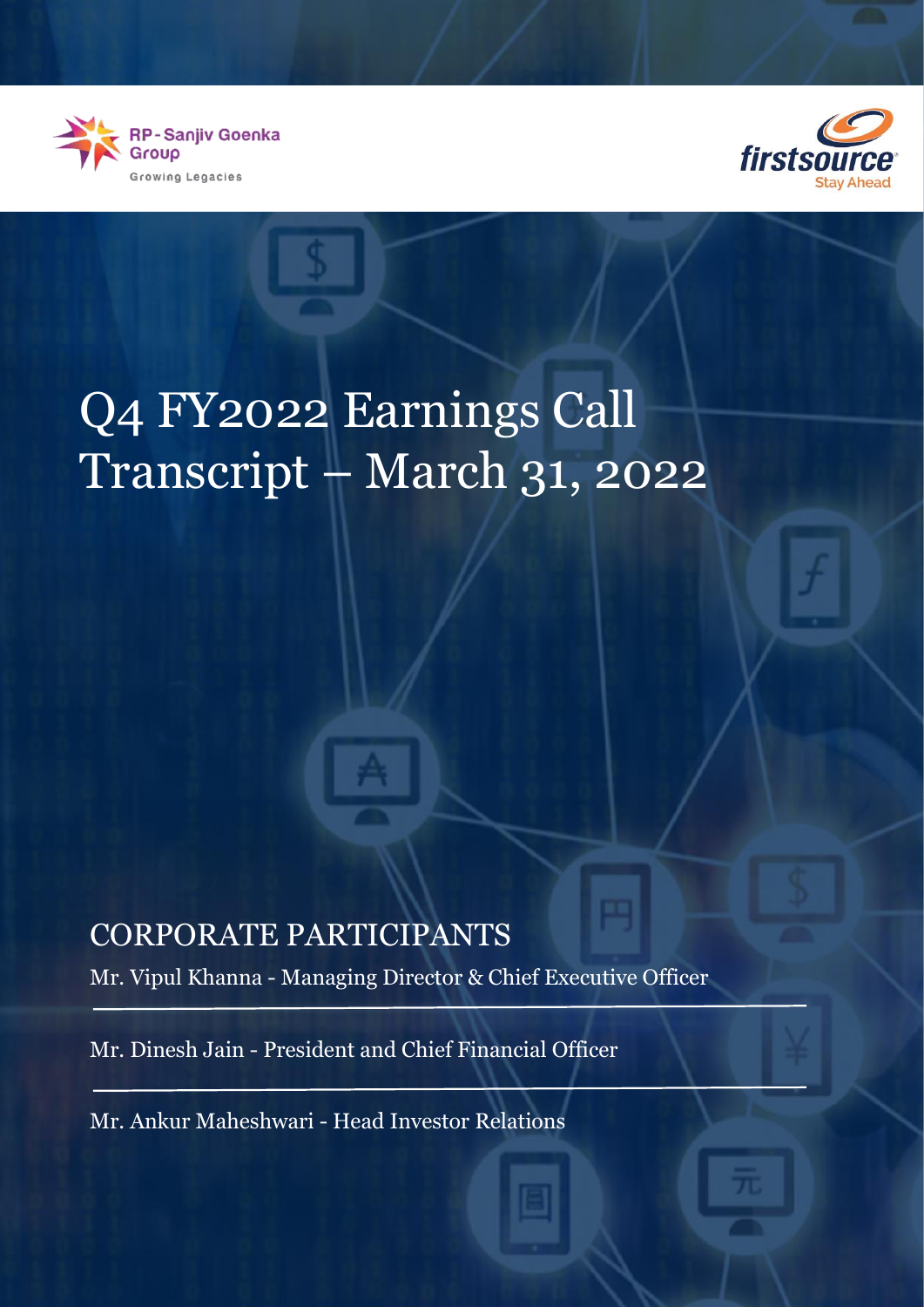



**Moderator:** Ladies and gentlemen, good day and welcome to the Q4 FY22 Earnings Conference Call of Firstsource Solutions Limited. As a remainder, all participant lines will be in the listen-only mode and there will be an opportunity for you to ask questions after the presentation concludes. Should you need assistance during the conference call, please signal an operator by pressing '\*' and then '0' on your touchtone phone. Please note that this conference is being recorded. I now hand the conference over to Mr. Ankur Maheshwari from Firstsource Solutions Limited. Thank you and over to you, sir.

**Ankur Maheshwari:** Thank you Steven. Welcome everyone and thank you for joining us for the quarter and the year ended March 31st, 2022, Earnings Call for Firstsource.

> On this call, Mr. Vipul Khanna – our MD and CEO and Mr. Dinesh Jain – our CFO will provide an overview of Company's performance followed by Q&A. Do note that the results, fact sheet and the presentation have been emailed to you and you can also view this on the website [www.firstsource.com.](http://www.firstsource.com/)

> Before we begin the call, please note that some of the matters that we will discuss on this call including our business outlook are forward-looking and as such are subject to known and unknown risks. These uncertainties and the risks are included but not limited to what we have mentioned in the prospectus filed with SEBI and subsequent annual reports that are available on our website.

With that said, I now turn the call over to Mr. Vipul Khanna to take on the proceedings.

**Vipul Khanna:** Thanks Ankur. Good evening everyone and thank you for joining us today at this late hour. It is a brightest morning here in California, but I should qualify that I am generally slow in this morning this early in the day especially for this high-quality audience.

## **Let me just start it with a quick snapshot of the quarter gone by:**

Revenues grew 3.1% year-on-year in constant currency and came in at INR 15,439 million or \$205.5 million. Operating margins were 11.3% and EPS grew by 1.6% year-on-year. For the year gone by, we achieved revenues of INR 795.2 million implying constant currency growth of 14.6% in line with the recent guidance. Operating margins came in at 12.0% and the EPS at Rs. 7.6 grew by 19.4% normalizing for the exceptional charge last year. The higher increase in EPS is particularly heartening for us considering the inflationary pressures especially in the back half of the year.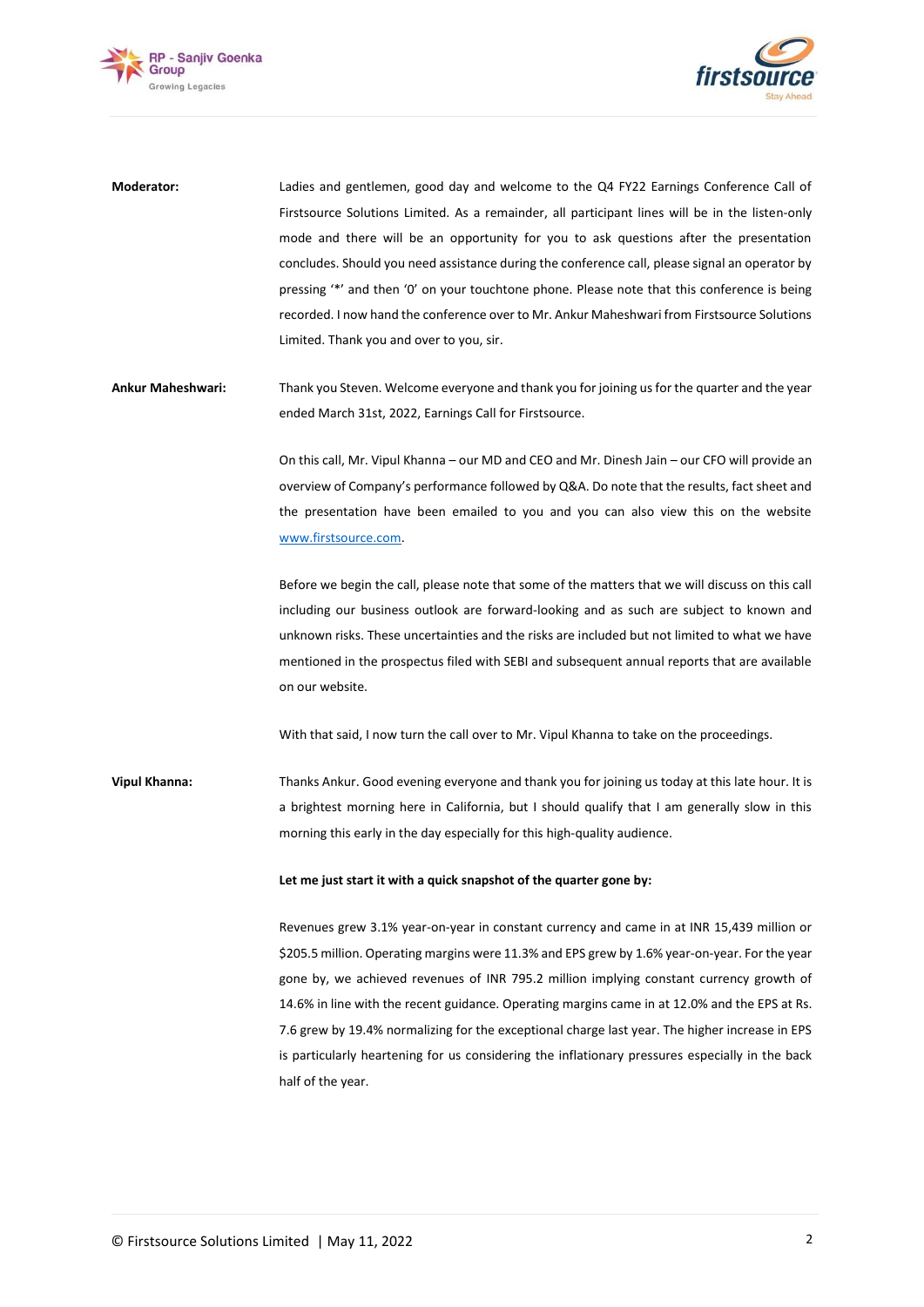



Looking back on FY22, this has been a mix year. On the one hand, we are disappointed at underperforming to the guidance we set up at the beginning of the year. As we have discussed on past calls, a medley of macro headwinds impacted many of our businesses. On the other hand, we are pleased with our focus, our investments, and our progress in strengthening the foundation of each of our businesses. We believe this sets us up nicely for FY23 and beyond notwithstanding the impact from the expected significant decline in the mortgage origination markets in Calendar 2022.

The strategic focus that we established a couple of years back has 3 components –

- 1) Invest in our 3 core industries of Banking and Financial Services, Healthcare and Communication, Media and Technology, consolidating our leadership position in our chosen sub-verticals and systematically adding growth adjacencies to them.
	- a. Similar to BFS and Healthcare provider business, our HPHS business has now achieved leadership position in its targeted segment.
	- b. The acquisitions of TSG and ARSI have added valuable growth pools to mortgage and collections respectively.
- 2) Push forward in our digital solutions and services to take disruptive offerings to market in each of the industry.
	- a. Our offerings like digital collections, consumer debt and digital intake in healthcare are now recognized category leaders and growth drivers
- 3) Above all build a purpose-led scalable and agile organization.
	- a. This mission is steadily taking root and helping to attract world class talent and is more importantly resonating with clients as they progress on their own ESG agendas.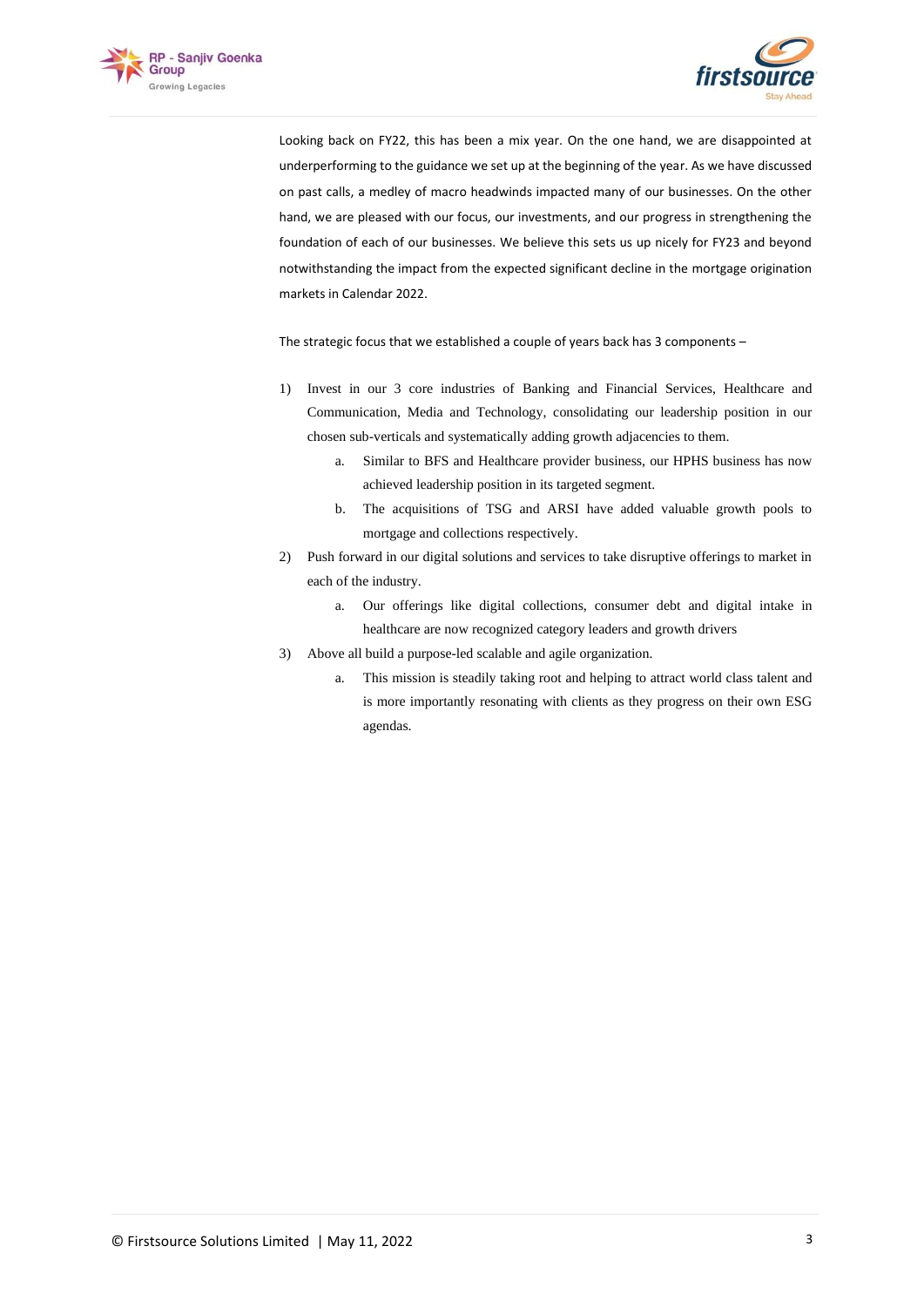



#### **Let me talk in detail about our segment performance and the road ahead:**

In financial year 2022, our banking and financial services segment grew 11.1% year-on-year and 9.7% in constant currency. BFS started out strong, but collections and mortgage faced macro headwinds, some anticipated and some unexpected. UK BFS held strong and grew steadily.

### **Let's talk Mortgages:**

So, this fiscal year will be a year of sharp degrowth compared to FY22. We expect this business will stabilize by end of Q2 FY23. Mortgage rates has spiked dramatically since the last quarter on the back of the worsening macro environment. The 30-year mortgage rates today are close to 5% to 5.5%, the highest we have seen in the last 12 years. For perspective, this used to be around 3% in December 2021. This big movement in interest rate has significantly impacted the refinance market. Additionally, we expect it will also start impacting marginally buyers in home purchase market.

In reaction, our clients have been reducing origination capacity both in-house and with us and other partners and while we are actively aligning our cost structures with the revised demand, the sharp pace of decline and lacked impact on cost will lead to margin pressures in financial year 23. Nevertheless, the mortgage industry cost base is still very high for the reduced market volume. This will generate longer-term client needs for strategic cost solutions encompassing deeper offshoring, automation on field and back-office processes and digital point solutions. We are evolving our solutions to align with our client's current focus as we continue to invest for longer-term growth. So, for instance, we have prioritized specific accounts and have deeply engaged with them in crafting operating models for this new market cycle. I am encouraged by the quality of client conversation that specifically the appetite for strategic changes to their operating model in contrast to the breathless capacity augmentation approach of the last two years.

We have seen good traction for our post-close and the due diligence offering from the TSG acquisition. The services segment remain steady and also there may be some near-term pressure in revenues as clients reallocate excess REFI capacity to servicing. We also see additional opportunities from likely uptick in two areas, default servicing and securitization volume.

Sales efforts continue to yield good results. We added 4 new clients this quarter. Recognizing our strengths, portfolio size, market impact and competitive positioning, we are pleased that the Everest Group has recognized us as a leader in the Mortgage Operations PEAK Matrix 2022.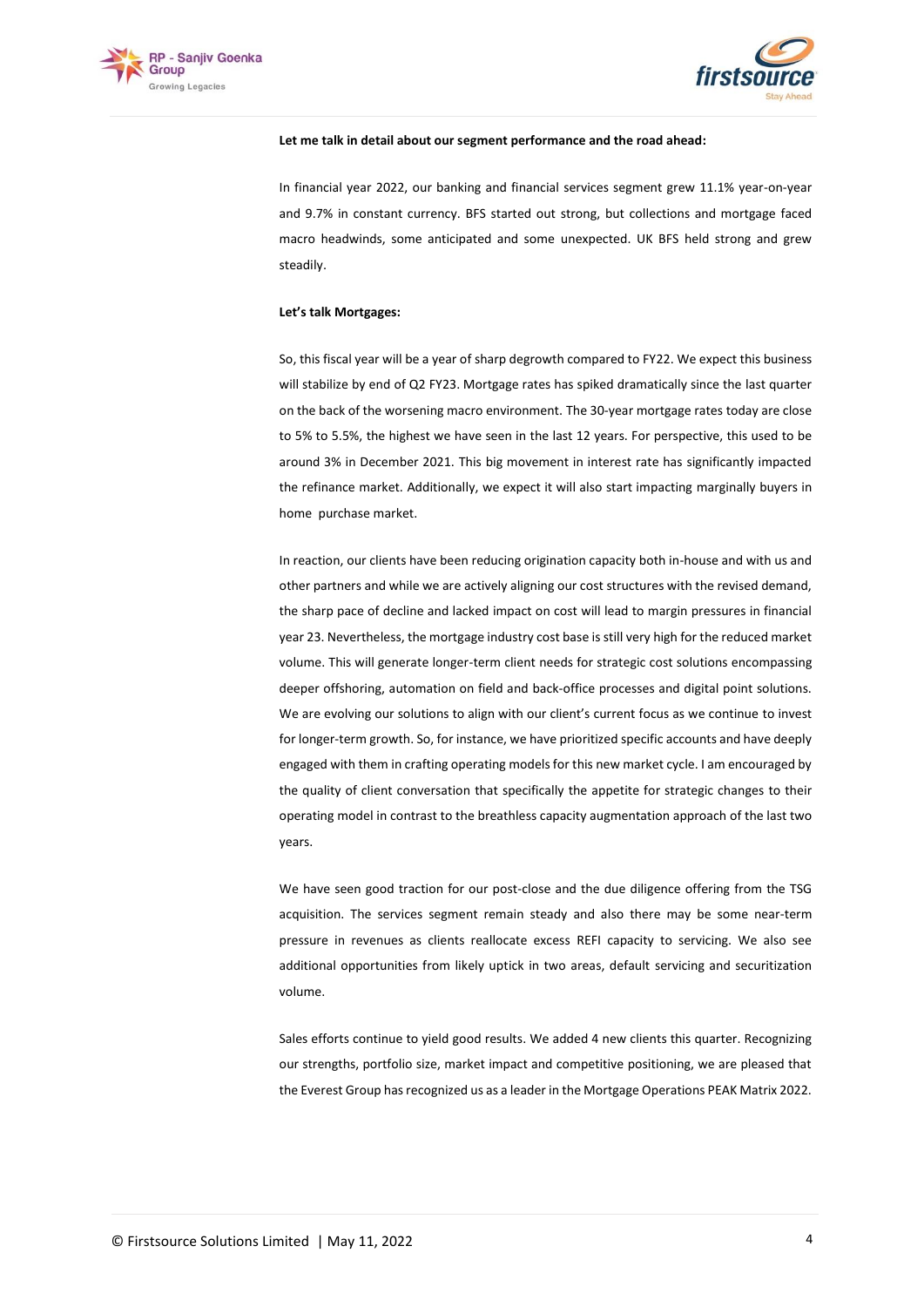



Amongst the volatility in the origination market, it is easy to lose the perspective that we have grown this business to almost 3x the size of what it was 3 years ago at the start of this origination cycle. We have provided historical data on market volume and portfolio mix in this quarter in IR deck**.** Normalizing for the refinance revenues for the last 3 years, we have built a solid core of servicing business and is sustainable origination portfolio side.

### **For our collection business:**

We are encouraged by the momentum we are seeing. Macro indicators are pointing towards the return to normalcy. As per the recent data published by New York Fed outstanding credit card debt in January 2022 surpassed for the first time the highest debt 2019. Payment rates have begun to decline and the delinquency behavior is starting to come back. Delinquencies increased to 1.62% in the quarter ending December 21 versus 1.54% in the prior quarter. Please note this is the latest Fed report and we await for the March quarter data. As I mentioned earlier, we have been focused on the number of actions to strengthen this business by augmenting our state of leadership and capacity, enhancing the full scope build of our digital collection platform which is now reaching critical mass, and the diversifying into newer segments of Fintech and Utility.

To offset lower business volume, we aggressively secured new client wins in FY22. We added 11 new clients this year, most of these Fintechs, white labeling our digital collections. These wins will deliver their full year potential in FY23 and sales momentum is expected to remain strong in the year. As consumer spending and delinquencies continues to rise, we should start to see volume recovery in H2FY23 in the core card receivable management segment.

We closed the acquisition of ARSI last quarter, the integration is progressing as planned. We are fine tuning the operating model, adding more digital capabilities to their core platform. We have renewed the sales focus and the pipeline is building nicely. Cross sell opportunities are on in full earnest, in fact, in the last 3 months, we have already secured one cross sell win. As previously mentioned, the ARSI operates at a lower margin compared to rest of our business. We are working through the cost synergies and operating model and SGA and expect it to come closer to the overall margin by end of the year.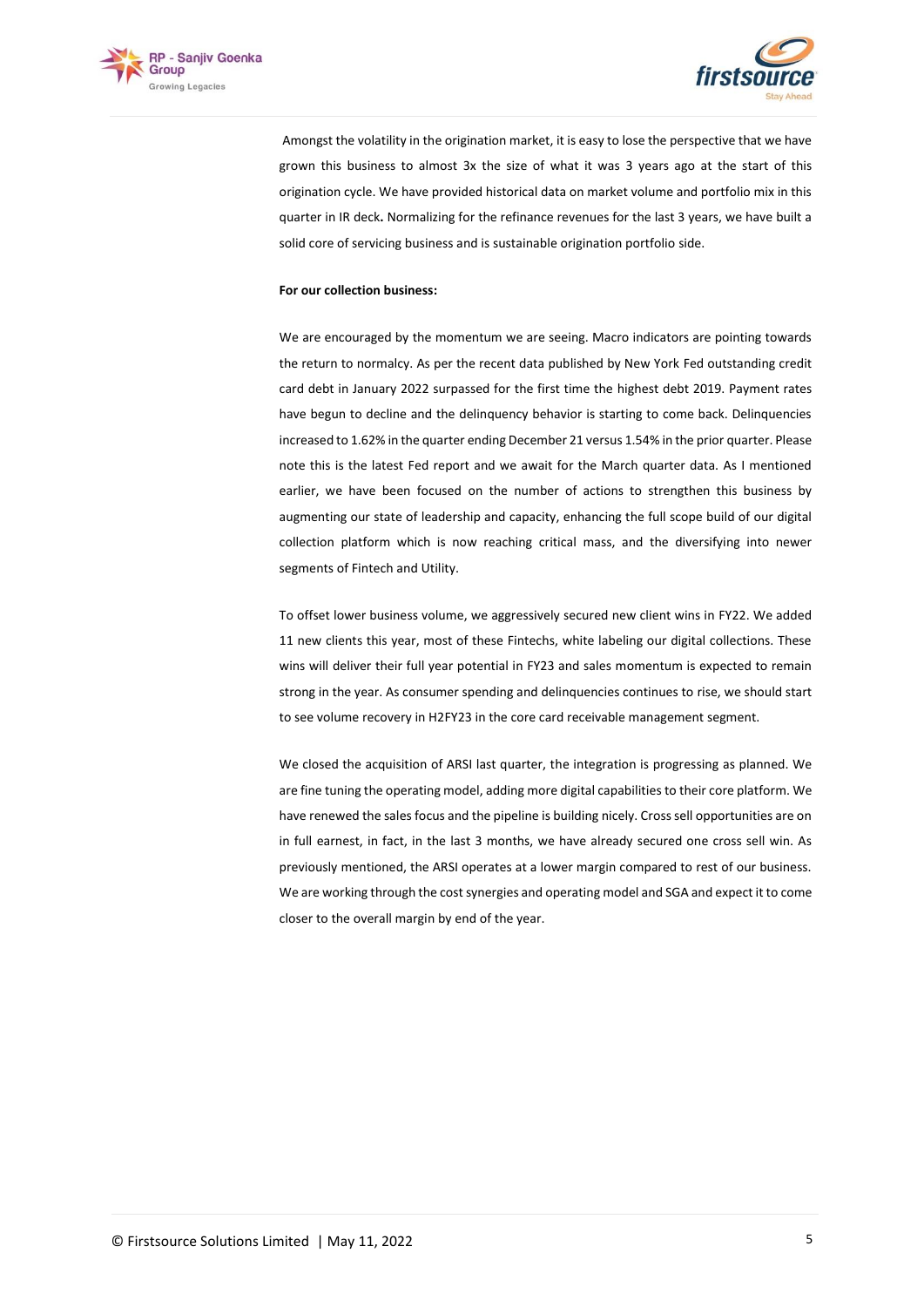



The UK BFS segments remain steady. In the past few calls, we talked about the talent supply challenges and their impact on revenue growth. We have strengthened our delivery architecture by opening a new satellite location in the UK to increase talent access and also targeted compensation adjustment. Over FY22, this segment delivered modest year-on-year growth and in FY23, we expect healthy growth from this segment. The twin impact of post pandemic economy and continued digital adoption is driving a change in demand to more complex higher value services such as broad management support, compliance transaction monitoring and complaints handling. We continue to add capabilities towards creating a comprehensive customer life cycle management to it. And while the talent situation in UK is structurally challenging, it also creates opportunity. Clients are now actively relooking at their location strategy for CX software. The UK financial services segment is slowing, but surely increasing with the usage of Chat as the CX-channel. This bodes well for offshore growth. We had two meaningful wins for offshore Chat this year. Lastly, strengthening our go-to-market efforts to drive new client wins is one of my primary focus areas for FY23.

#### **Shifting to Healthcare:**

In FY22, healthcare grew 28.4% year-on-year and 27.7% in constant currency. Our HPHS business maintained with strong growth trajectory. It has been consistently growing over the last 8 quarters. Q4FY22 revenues are more than 2x of the revenues which delivered in Q4FY20, all organic growth.

This business remains focused on landing and expanding into the top 10 health plan, digital intake, BPaaS solution for big market health plan and co-creating tele-health RPM solution with our clients. I am pleased that we are now participating and winning large complex deals leveraging our solution skill and platform. The growth trajectory of this business has validated the playbook of driving top quartile growth in a mature market by investing in leadership and go-to-market capability and by taking disruptive solutions to clients.

We are pleased that our efforts have also been recognized by experts. The Everest Group citing our 'Digital First Approach', disruptive solution and strong execution recognized us as the leader in the Healthcare Payer Operations PEAK Matrix of 2022 and we expect this growth momentum to continue in FY23 as well.

The growth in our provider business had been impacted over the last 2 years. COVID impacted consumer behaviors, hospital priority and disrupted the revenue cycle for healthcare providers and while the public health emergency has been further extended, we are seeing that hospitals are now far more opened to engage. The talent supply and cost challenges for this industry are acute and we sense the eagerness amongst clients to explore more strategic solutions. Earlier in the year, we renewed our focus and investment in sales, solutioning, and products, are now beginning to pay off.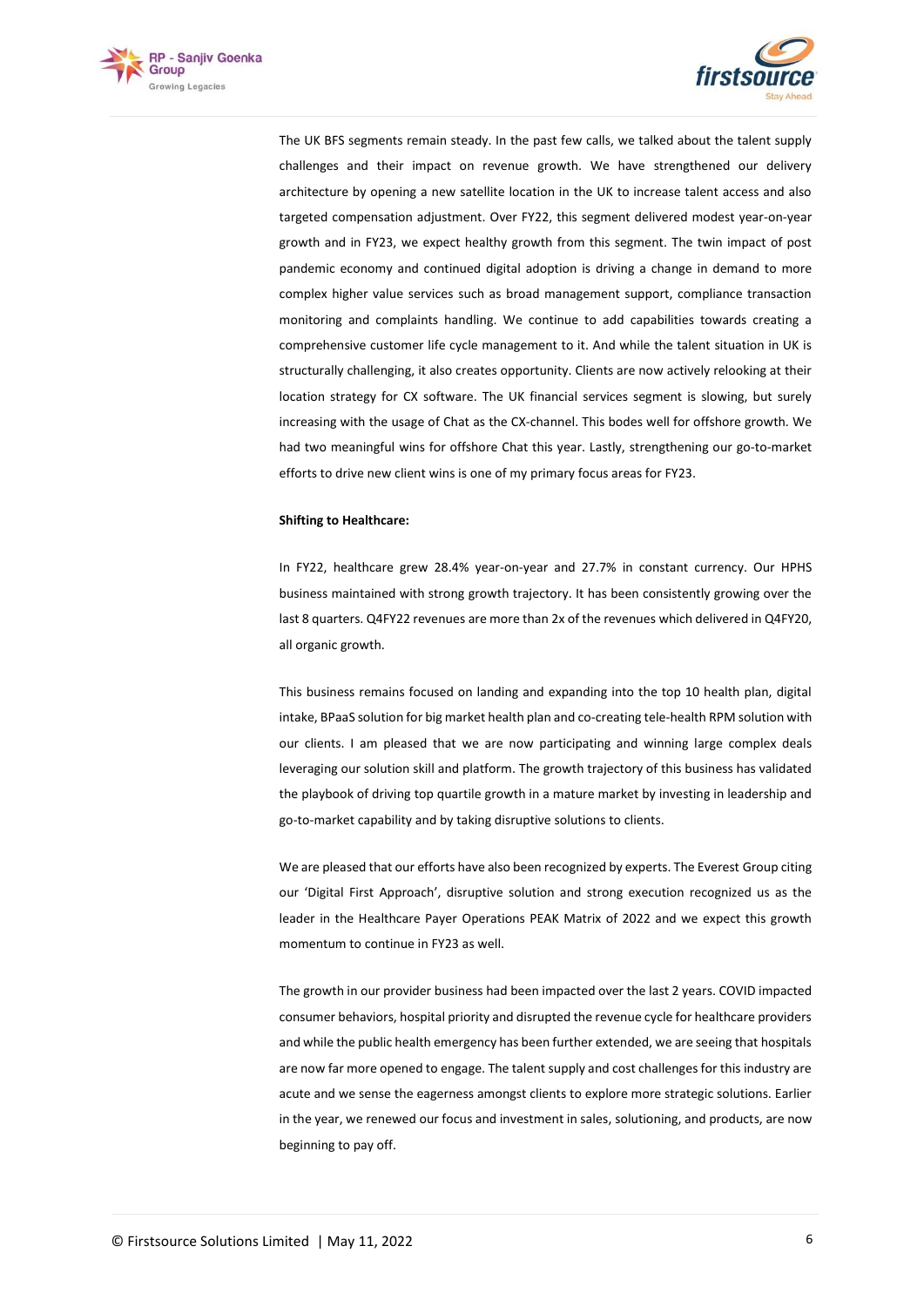



During fourth quarter, we achieved more new wins than any other quarter over the last 3 years. Our strategy for this segment is to develop and integrate digital solutions for the RCM value chain, growing to geos in the US where we are under-penetrated and develop stronger capabilities in receivables management. We are pleased that we have been ranked number one in the 2022 best in KLAS software and services report and noted as a leader in the eligibility and enrollment services category. This report is based on the insights gathered from thousands of healthcare organization including direct feedback from our customers. We are now more confident of the provider business coming back through growth trajectory this year. With the continued strong growth of HPHS and the return to growth of provider this year, healthcare should be the flag-bearer for Company's growth in the coming year as well.

#### **Finally, our communications, media and tech segment continues to perform well**:

In FY22, this segment grew by 17.5% year-on-year and 12.5% in constant currency. Our largest client's business remains robust as does the health of our relationship. As I mentioned earlier, the UK talent supply challenges have necessitated the fine tuning of our client's location mix. We successfully transitioned a few complex operations from UK to offshore. This impacts revenue, but it is more profitable. Notwithstanding, in FY22, we delivered mid-single digit growth and we are confident of similar growth in the coming year given the ramp in progress and potential new opportunities. The rest of our CMP portfolio made healthy progress in FY22 growing by about 50%. In this quarter, we added 3 new accounts in fintech across CX, automation and brand safety.

#### **Finally, the last comment:**

The digital media market continues undergoing a massive change with the shift from print to digital and within digital, the shift from ad revenue reliance to more subscription-based models. Subscription revenues necessitate higher levels of customer engagement and innovative strategies for acquisition and retention. We are operationalizing tools to deliver personalized user journey resulting in greater acquisition and retention of subscribers. We are excited about this very meaningfully in this segment.

Considering the growth momentum across businesses and the macro environment, we are guiding to a growth of 7% to 10% for FY23. This factors in the reduction in the mortgage business and growth in the others. Just to put this into perspective, our organic growth, excluding mortgage and excluding acquisitions of Stonehill and ARSI, is expected to be between 18% to 22%. This is driven by go-live of recent wins across healthcare, BFS and CMT, pipeline buildup and conversion and gradual improvement in the business environment and the provider and collection market.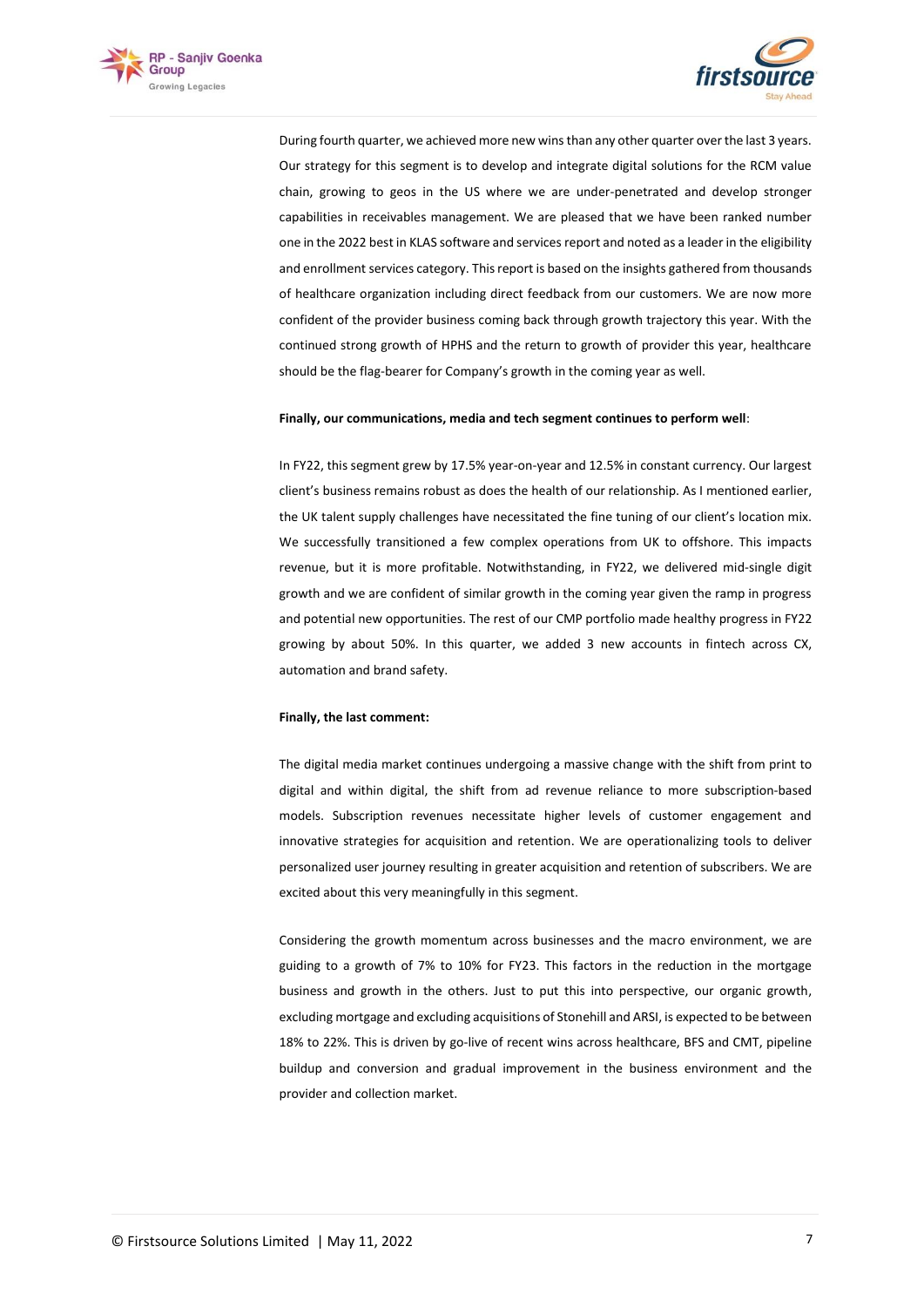



As we mentioned before, this success in building a more holistic and diversified book of business is the direct result of long-term investment we have been making in the last couple of years. For the year, operating margins are expected to be in the range of 10.5% to 11%. Margins will primarily be impacted by 3 key factors - the sharp decline of the mortgage business in the first half of FY23 as we work to align the cost structures with revenue. We do expect to see a recovery in margin in the second half of FY23 as this (mortgage) business stabilizes. Second inflation which is rising in the US and UK and is at the multi-decade high. While clients are receptive to price adjustment, there is again a gap in quantum and timing and third, the modest dilutive impact of our FY22 acquisition of ARSI.

FY23 will be a year of transition of our revenue composition. The business profile now is less volatile and provides a strong base for sustained high quality growth. We are confident on emerging stronger and delivering sequential growth from Q2 onwards and on normalizing margins by end of this year.

I will now pass over to Dinesh to cover the financial details.

**Dinesh Jain:** Thank you Vipul. Here is a quick summary of Q4 FY22 financial performance. For fiscal FY22, our revenue was Rs. 59,212 million or \$795.2 million. This translates to constant currency growth of 14.6%. We achieved operating margin of 12% and PAT margin of 9.1%. Revenue for Q4 came in at Rs. 15,439 million or \$205.5 million. This implies a year-on-year growth of 5.5% in rupee terms and 3.1% in constant currency term.

> On the margin front, operating margin came in at Rs. 1,751 million or 11.3% of the revenue for the quarter which is 3.2% degrowth on year-on-year basis and implies margin decline of 102 bps. Profit after tax came in at Rs. 1,324 million or 8.6% of the revenue for Q4 FY22. This is 1.2% year-on-year growth on normalizing with the margin decline of 37 bps. In Q4 FY22, we generated Rs. 1,119 million cash from operation. Our free cash flow was Rs. 855 million after adjusting for CAPEX of Rs.264 million. For full year FY22, our cash flow from operation was Rs. 7,870 million and free cash flow was Rs. 7,141 million. We declared and paid an interim dividend of Rs. 3.5 per share with the total outlay of Rs. 2,439 million in the last quarter. Our closing cash balance as of March 31st was approximately Rs. 2,084 million.

> DSO came in at 57 days in Q4 versus 58 days last quarter. Net debt as of 31st March 2022 stand at Rs. 8,013 million or \$105.7 million versus the \$5,882 million or \$79 million as of December 31st 2021. Tax rate of the Q4 was around 15%, but for the year FY22, the tax rate was 17%. For FY23, we expect to be within the range of 18% to 20% for the year.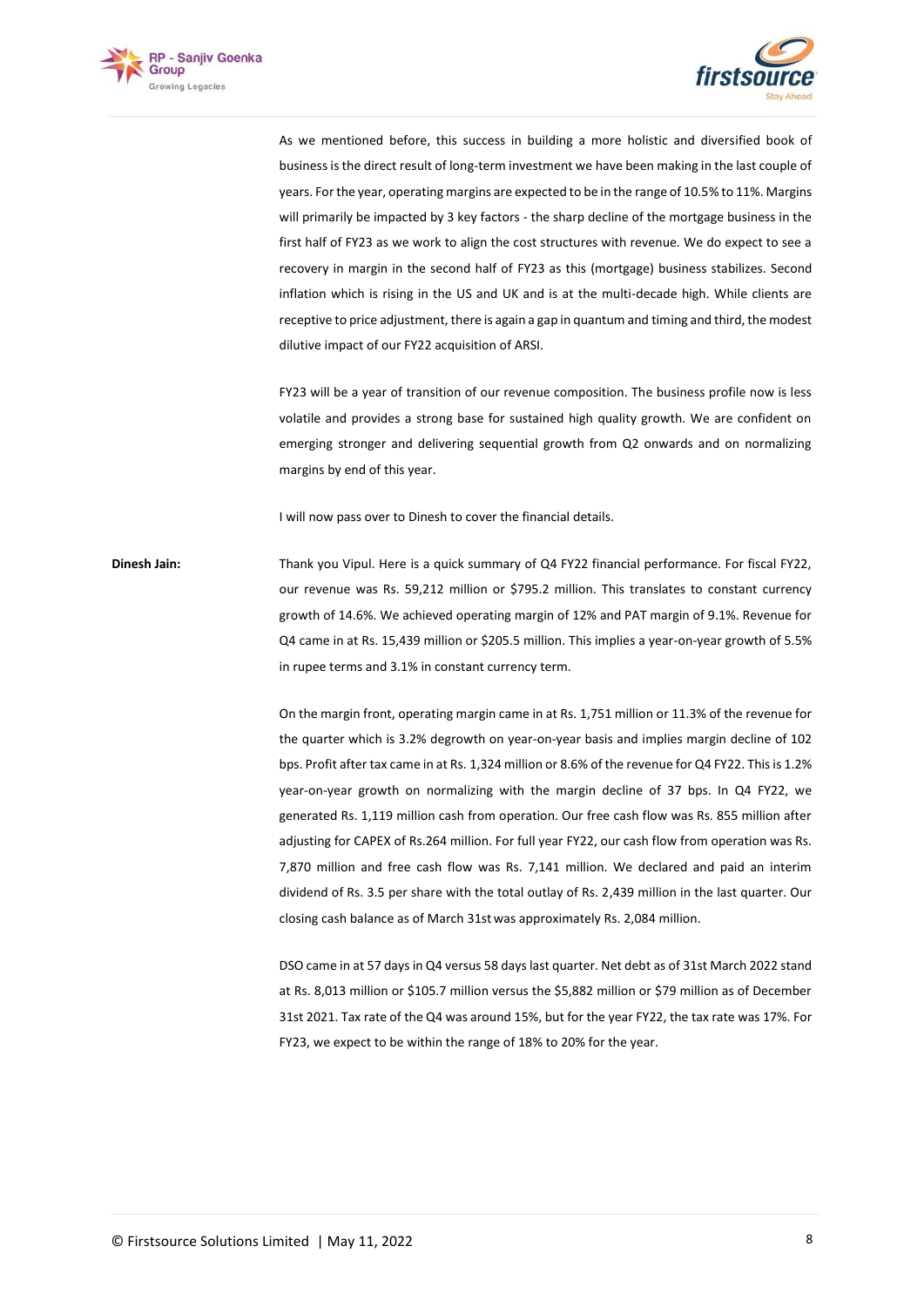



On our Forex hedging, we have coverage of £34.6 million for the next 12 months with average rate of around Rs. 114 to pound. Coverage for dollar for \$52.5 million with average rate of Rs. 79 to a dollar. Also, I think one correction which we have in the fact sheet which has been sent out to you all guys which is the onshore, offshore mix for Q4 as there is slight change in numbers which I think some mistakes there which we have rectified and uploaded on the website as well as I think has been shared to all of you guys through the mail. So, please note the same.

With this we can open the call for the questions.

**Moderator:** Thank you very much. We will now begin with the question and answer session. The first question is from the line of Manik Taneja from JM Financial. Please go ahead.

- **Manik Taneja:** Thank you for the opportunity. Appreciate to give breakup of Mortgage between Servicing and Origination in the deck. I wanted to pick your brains on what we have been hearing from some of your peers for this existing of very robust demand environment for BPM, saying that there are both larger deals, faster decision making in terms of client decisions what it used to be. Could you comment on what you think about this aspect? And is it just being driven by the underlying tight labor market condition? And the second one essentially is, if you could also talk about what proportion of your business comes in from the digital meter customer base and how that has been growing in recent times, would appreciate if you could talk about your strategy in this regard given the fact that you have been speaking about our focus on BNPL and Fintech customer base through the recent quarters?
- **Vipul Khanna:** Manik, your first question was around the overall BPM demand environment outside of mortgage, yes?
- **Manik Taneja:** That is correct, so I wanted to understand some of your peers have been talking about larger deals and faster than the usual decision making that we have seen on the BPM side because BPO seems to have been associated with longer sales cycles, if you could talk about what you are seeing in the market place?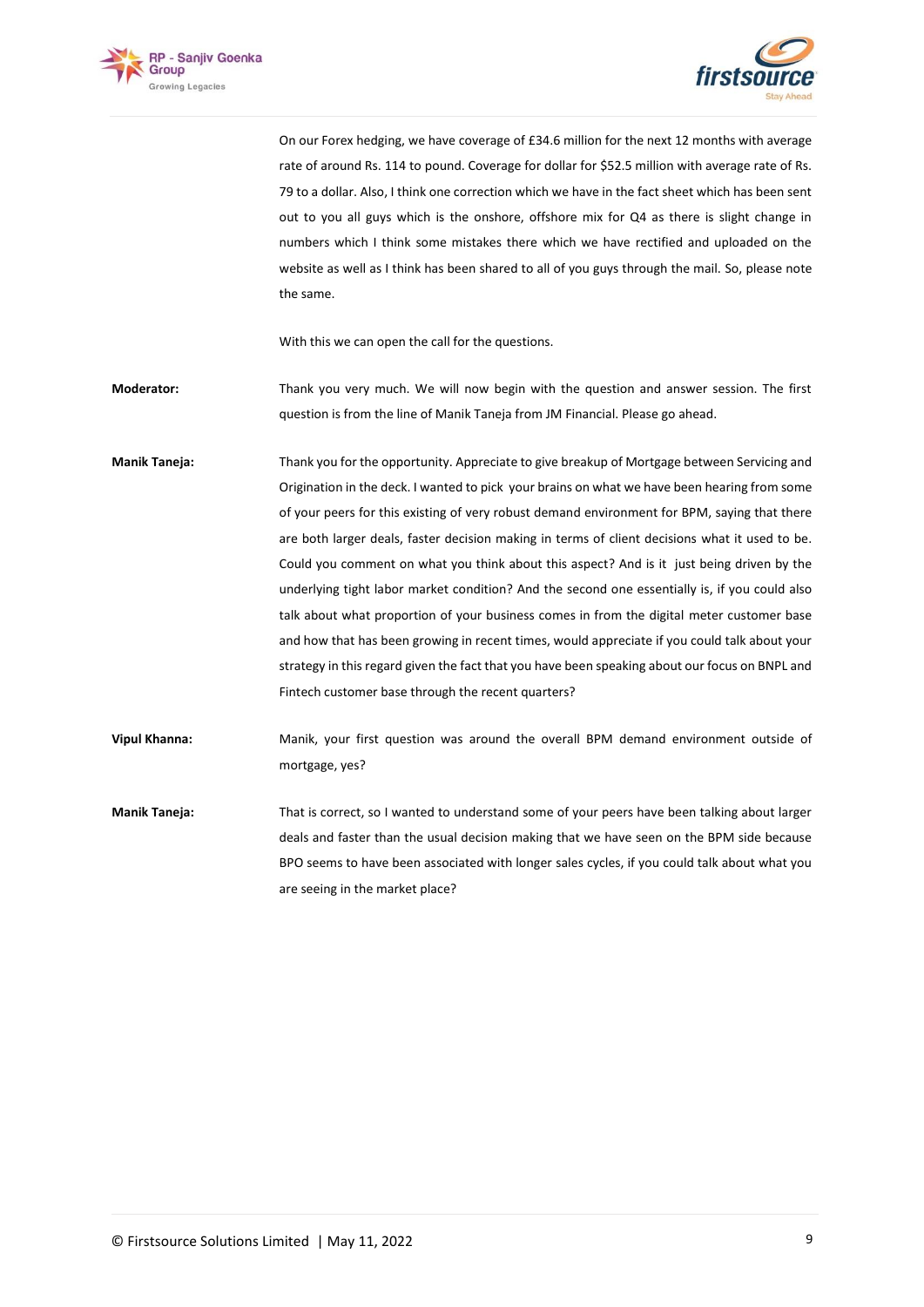



**Vipul Khanna:** I think in general, we are seeing as especially for this calendar year, I think the demand environment has certainly strengthened if you think about healthcare, if you think about CMT, banking obviously we play in segment mortgage and collections are somewhat unique, but for UK BFS, we are seeing good demand. Is it large and structured deal? yes, I think a little bit sporty, depends on the segment you play, but in general, I think the tactical opportunities that people had to do over the last 18 odd months, I think they are now done for. Now, it is more about stepping back and seeing the labor market, the cost situation and inflation, I think this is prompting a little bit of step back and think about more strategic deal and if I could comment specifically on mortgage while we are seeing sharp pull back in the current capacity, but that is kind of practical actions. What we are seeing is that the cost base is out of whack is the new reality and even that segment is stepping back and saying how do I now align my cost base more structurally and that invariably means more strategic outsourcing including all components of it and not just the capacity augmentation or passive growth. So, I would echo that the comment that you mentioned. On the born digital segment, we have two focus areas, one is around Fintech, both for our collection offering as well as broader and the second one is the digital media segment for now. The Fintech segment is growing very robustly. We want to take some collections and we are seeing other wins in back office and customer service. Obviously, this is dotted by smaller names , so the individual deal size are not massive, but BNPL segment, if I look at the progress we made in the last 6 odd quarters, we have built up a very nice portfolio of about 6 of the top 10 and some outsell of the top 10 as well. And I think that segment as the share of payment is increasing, so good progress there. This is one of the focus area for FY23 that how do we go beyond collection into more meaningful areas of Fintech including going into the crypto arena because that is going to sucking up lot of capital, lot of investments undergoing, consumer investments are going there, the demand for servicing there had grown up. We have had two wins in the crypto segment, small, but the onus is on us to build on that foundation and then digital media has performed really strongly. We have 3 wins this year and given going back to your performance about strategic, given the quality of solutions again I see good demand for strategic solutions on the regular media segment. We are currently narrowed on this two while we continue to work on the big tech companies. That is something which we continue to kind of stay in the market and try to find meaningful opportunities in the big tech space of the bondage design.

**Manik Taneja:** And would you want to call out the proportion of our revenues from the so called digital related customer base currently?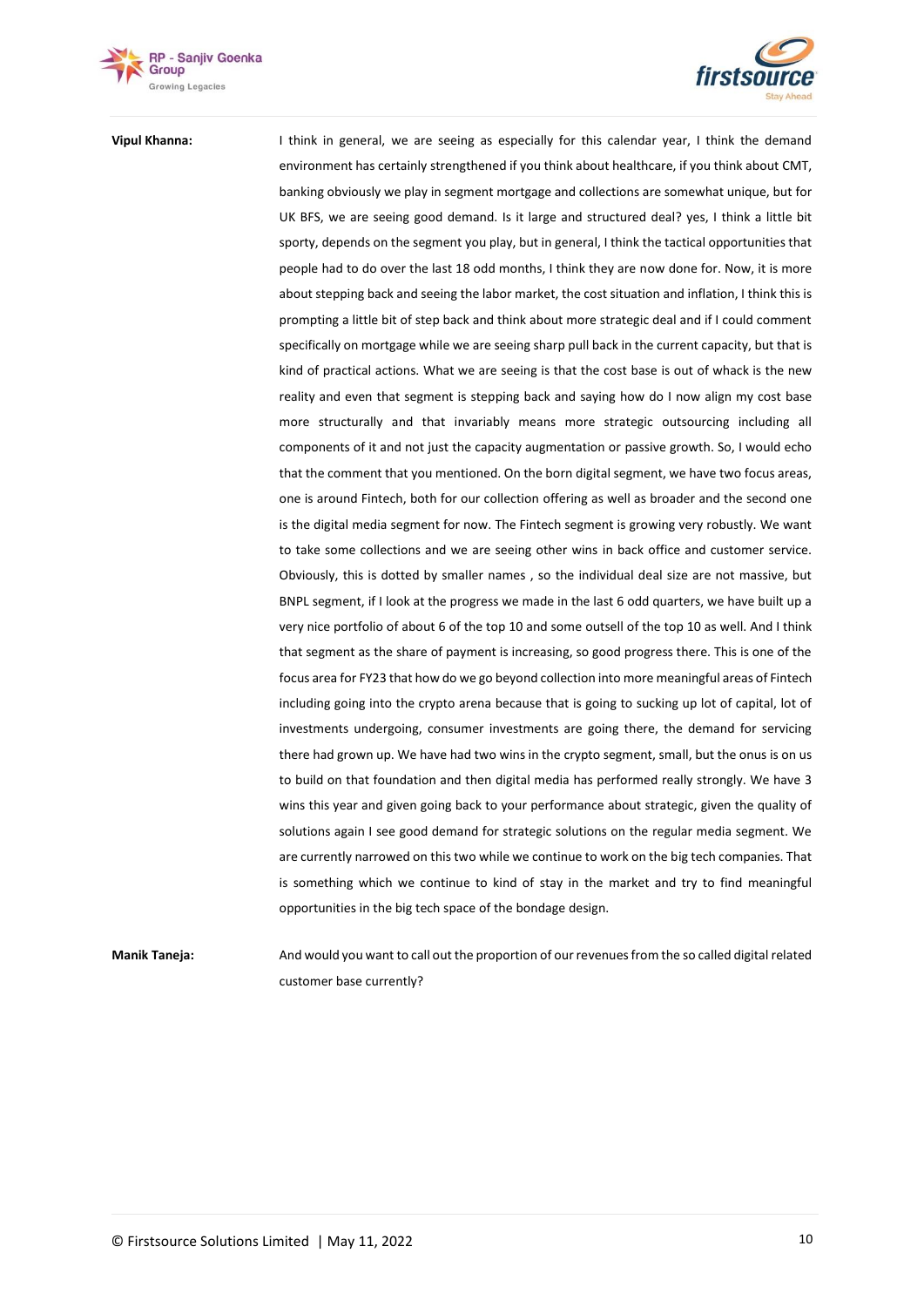



| Vipul Khanna: | We need to kind of do some alignments. Right now, we run it in two segments, we run it in the   |
|---------------|-------------------------------------------------------------------------------------------------|
|               | BFS and we run in the CMT segment, so we need to kind of start to find a way of give out that   |
|               | cut of the revenue. I don't have it handy, but the other proxy for that, if you think about the |
|               | digital revenues per se, from a service line perspective what we call as digitally empowered    |
|               | contact center, back office and platform and analytics. So, the platform and analytics portion  |
|               | has a good jump and for this quarter that was about 19% of the revenue, slightly different      |
|               | customer from what you are looking. This is more inherently digital solutions bought by         |
|               | companies across the sector.                                                                    |

- **Manik Taneja:** And last one, basically this structural uptake in terms of demand is driven by the labor situation in your view?
- **Vipul Khanna:** I think it is labor and coming out of COVID, when you done with the tactical action you already had digital going, it is now about stitching it together and starting to look at a broader value chain, a bigger portion of the operation, like for healthcare, we are currently working on two extremely large RSPs from top 10 plan which not only encompassed their existing portfolio with rest of the market, but also encompassing now other scope which has not been outsourced or has been considered more onshore centers. So, now we open as a near shore and offshore at the greater opportunity is to target the service value chain because earlier there were very clear distinction, I don't want to do it offshore, but now it opens up that as well, so yes, partly triggered by the talent situation, but technology and location adds with two dimensions for the scope of these.
- **Moderator:** Thank you. The next question is from the line of Dipesh Mehta from Emkay Global. Please go ahead.
- **Dipesh Mehta:** Just wanted to understand our guidance for FY23, organic growth guidance, ex-mortgage acquisition, 18% to 20% is a healthy number, how we expect the trajectory of that number, whether we will see our steady ramp up across the quarter or you expect it to be more backended kind of thing, the reason for asking is some of the segments like collection business still not reach to normalcy level. Delinquency is increasing, but not yet too earlier level, invariably in provider side PHE got extended, so recovery may be bit delayed, so if you can provide how we expect trajectory to be, whether from Q1 onwards we expect normal growth sequential happening or it would be backended? Second question is about EBIT margin trajectory, we guided 10.5% to 11% for current year, but how we should look medium term Firstsource margin trajectory, whether this year is exceptional and we will return back to our normal margin trajectory entering into FY24? if you can provide some medium-term outlook for margin trajectory considering the business mix change would we expect to happen over next few quarters and investment plan?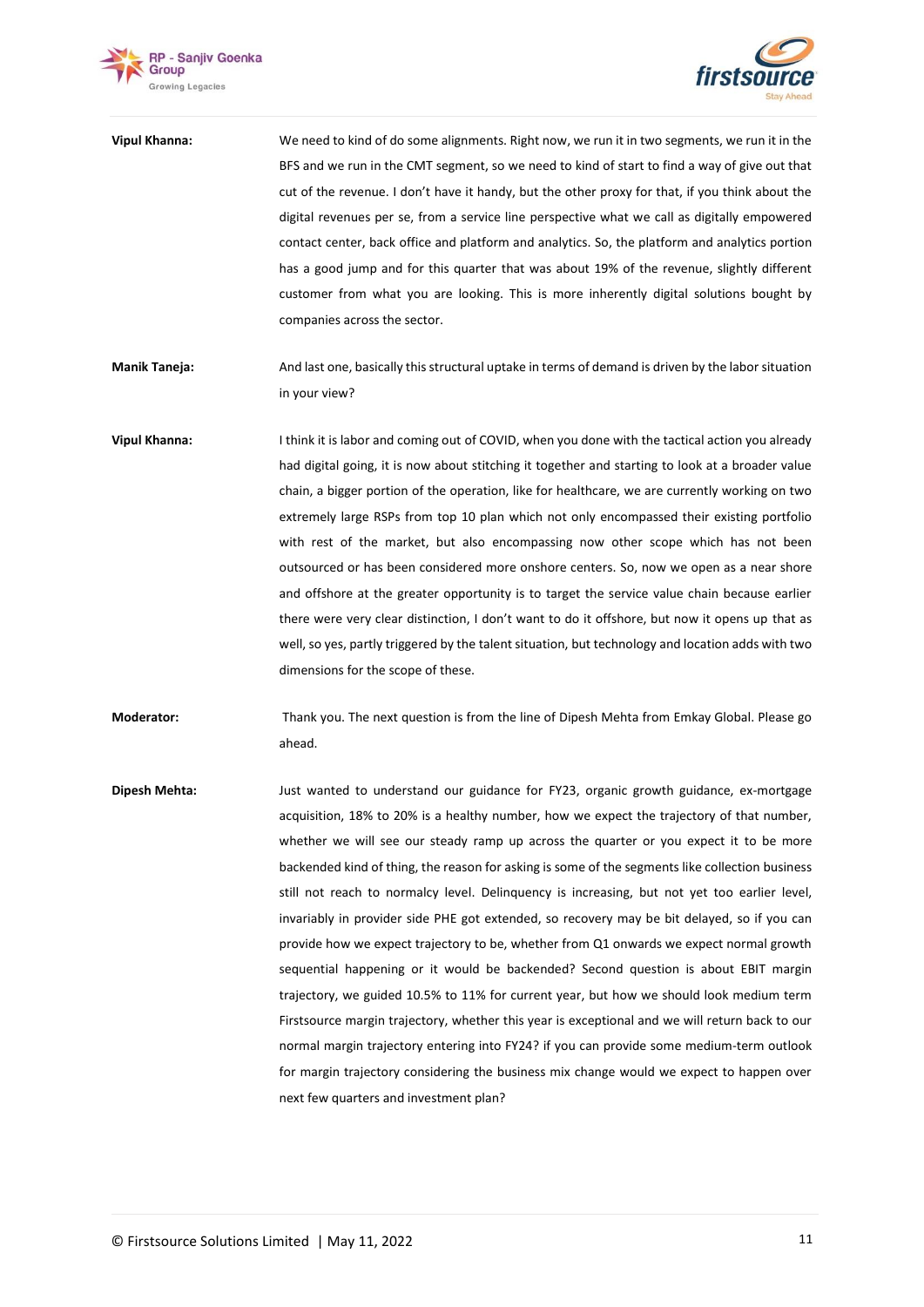



**Vipul Khanna:** Dipesh, given generally your questions and data, we have given you lot of data this time on the mortgage side, so there is full perspective, right on how it is moving. So, trajectory over the year, at an overall Company level, Q1 will be flattish because the impact of mortgage decline will kind of take away all the growth that will come from other sectors and we expect mortgage sort of will bottom out by Q2 and then start to stabilize and sort of have modest growth, that is just on mortgage for the year and its impact on the year. I think HPHS will be steady growth through the year, Provider is starting to pick up, but I think the volumes will pick up as we go to Q2FY23 and then more growth in H2FY23. UK BFS, I think will be steady growth through the year. Collections, I think have started out strong. I am cautiously optimistic that we will start to see growth little bit better from Q2FY23 onwards rather than all towards backended, but overall if I add up everything, the impact of mortgage and the growth in other sectors, Q1 will be flattish, it will start to pick up in Q2 and then we will see healthy growth in Q3 and Q4 from a revenue perspective. On EBIT, your instinct is absolutely right, this is a year of transition, we are replacing almost 10 points of our growth from mortgage with more steady sticky revenues, right, so there is a 10% switch of our revenue switching from mortgage to the more profitable one. This will weigh heavy on the first half of the year as far as margins is concerned, but we expect that by end of the year, this start to come back to our current level, so we expect to kind of get EBIT at about 11.5% to 12% by Q4 and then as we get to FY24, we should be back to our normal guidance of keeping it at that level and then starting give net sales of about 20 to 25 basis points on that level. Does that answer your question, Dipesh?

**Dipesh Mehta:** Yes, it does answer. Now, just two questions, first about the top telecom account which we have, how we should look at that business growth because earlier you expected some supply side challenges, now you are indicating, to some extent we have find ways to mitigate it, but here would be deflation because offshoring is one of the way to take a lead, so considering all these moving item, how you expect top client to perform for us?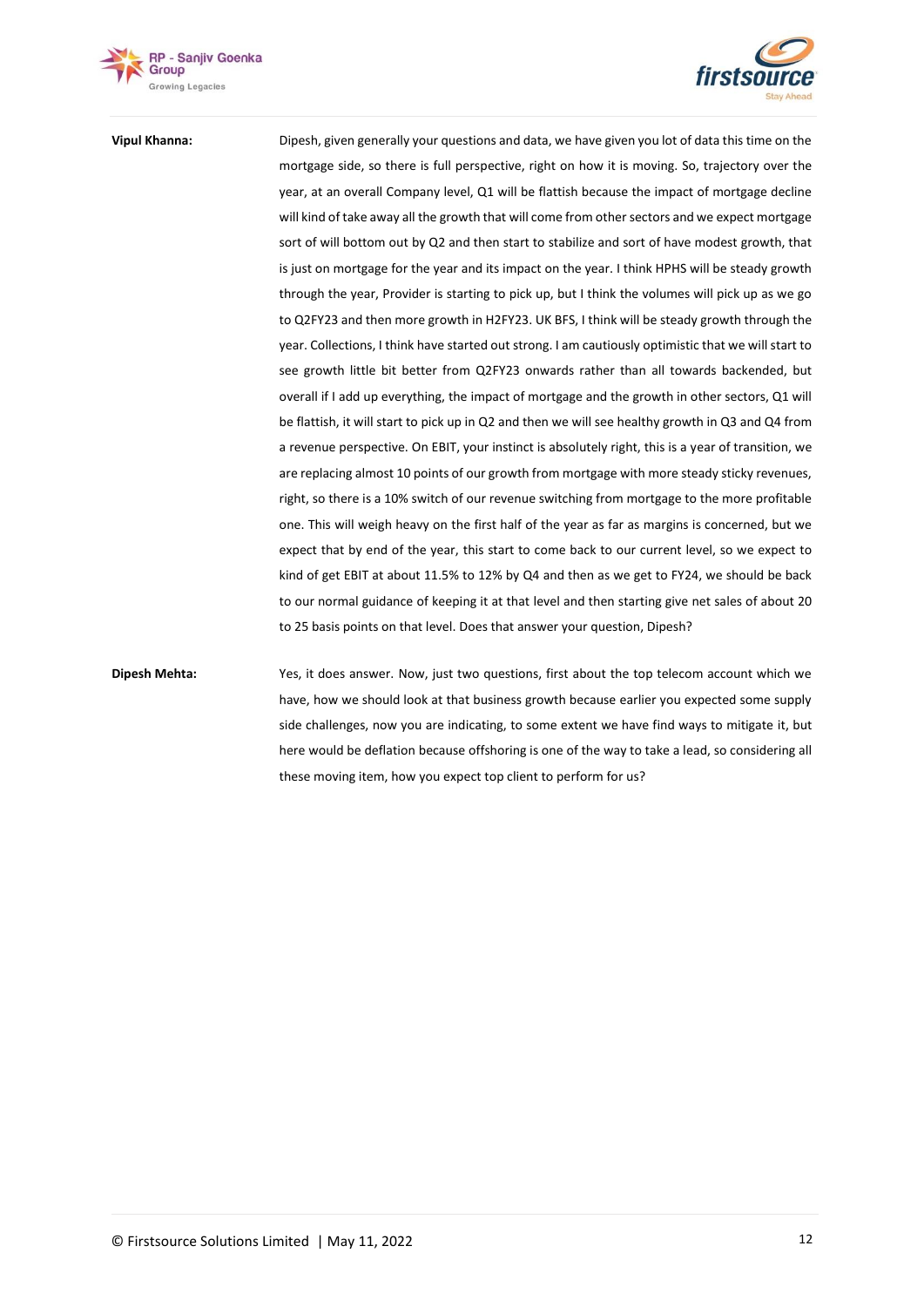



## **Vipul Khanna:** As I said the year gone by, FY22, we got set of mid-single digit growth, net after everything, supply side challenges, movements to offshore, but also tested our new things from offshore which kind of opens up new vistas, I think that will be an important growth driver and then going into next year at this point we are forecasting, we will have similar set of both trajectory going into next year, FY23. I think the fact that the UK market is challenging that is forcing an element of reaching on the location strategy. We saw that in FY22, I think I am again cautiously optimistic that we will see more manifestations of that and open up more scope as far as different geographies is concerned and also now with our digital becoming more real and Chat especially becoming more acceptable as the main stream option, not for just emerging companies, but for mainstream large telecom and internet providers, I think Chat will become an important driver for growth and Chat is very global, very offshore. So, net-net that is kind of the color, but we are confident about decent growth, mid single digit growth from the large client and lastly, if I could point out that couple of years ago when we started this account was about 20% of our revenue, but with other growth and yet delivering net growth on this account, this is now about less than 15% of the FSL revenue, so fairly good gains in terms of reducing the concentration risk from the large account.

- **Dipesh Mehta:** And last question from my side, we have guided 7% to 10%, so if you can help us understand your assumption for low end and higher end, upper and lower end, what kind of assumption you have made and how one should look the trajectory playing out will give us confidence, in next couple of quarters, we will be closer to upper end than lower end?
- **Vipul Khanna:** Obviously, this is what we see today, one big factor is always right to have a range in the start of the year is the timing of deal closure and the timing of go live. That is one factor which plays among different businesses, I think for now we have built in a reasonable amount of intelligence in how the market especially for providers and collections evolve. I think the other variable to think about is we obviously have two meaningful acquisitions which we are integrating and kind of taking those new offerings to our existing clients as well as the Stonehill, they operate in the long tail of the mortgage market, right. We additionally focused on the large clients; they focus on the long tail. So, it is about we understand that market and taking some of our offerings to that market, so that variable of cross sell into each other's market is the other variable which has gone into the 7% to 10% assumption that we have. I think the timing of some of the recovery in collections and providers has a bearing in terms of whether we play on the upper end of the top end and the mortgage decline acceleration has been reasonably intense leading up to February, March and into sort of April, May now. We are kind of hoping that we start to see more structural demand in March towards end of H2FY23 with meaningful revenue. We are not counting a whole lot, but that will be the last factor which we will pay out there. That is how we see the 7% to 10%. Ankur, anything I am missing on that?

**Ankur Maheshwari:** No Vipul, I think it largely covers in terms of how we are seeing right now, for the next quarters.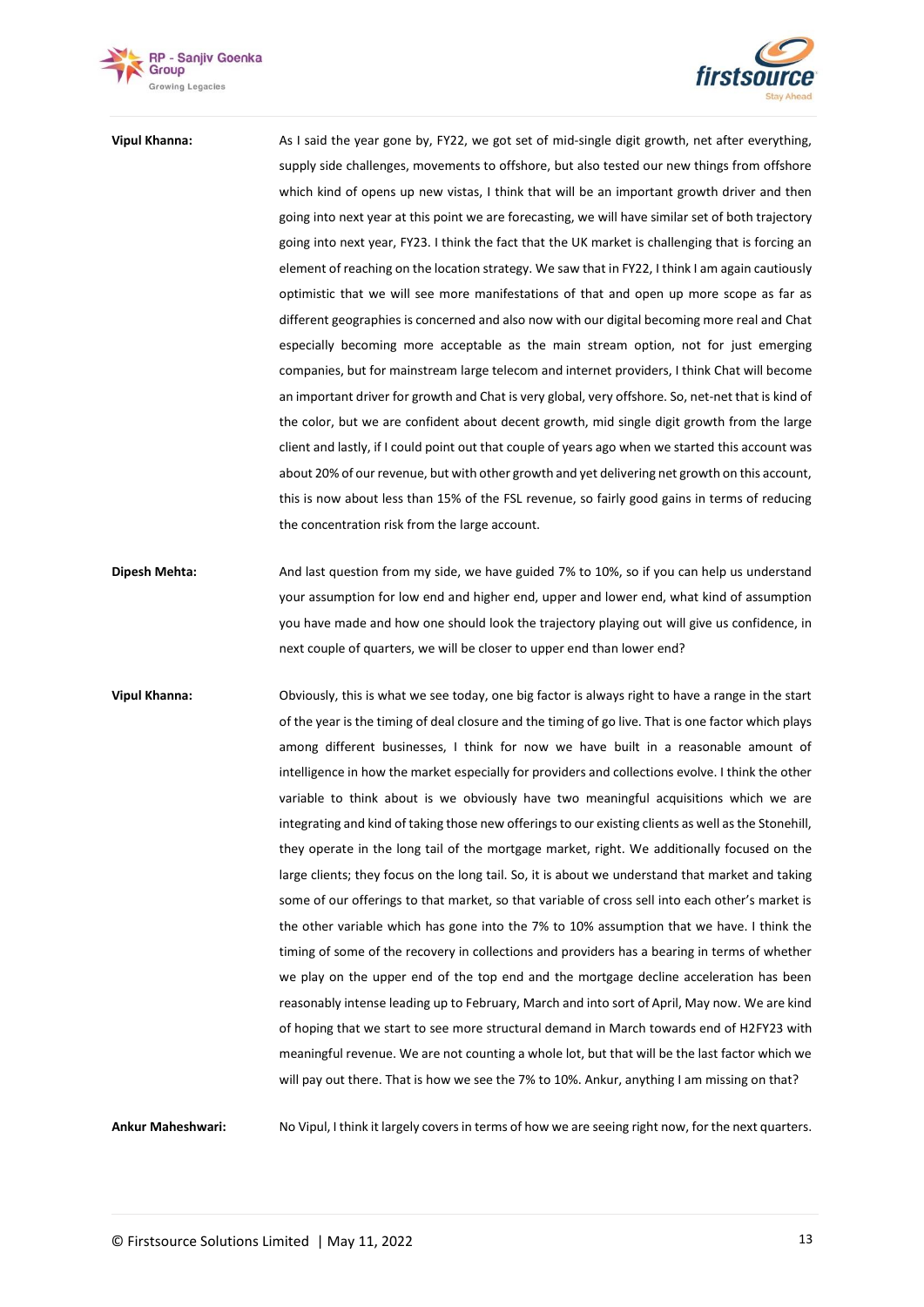



| Moderator:            | Thank you. The next question is from the line of Mihir Manohar from Carnelian Asset Advisors.        |
|-----------------------|------------------------------------------------------------------------------------------------------|
|                       | Please go ahead.                                                                                     |
| <b>Mihir Manohar:</b> | I wanted to understand that you got it for 7% to 10% kind of a growth for FY23, so if this is        |
|                       | already organic component or at the Company level?                                                   |
| <b>Vipul Khanna:</b>  | This is at the Company level, but this is all organic as far as starting the year is concerned. This |
|                       | 7% to 10% also include the 6% full year impact from the acquisition that we did last year, but       |
|                       | going forward, there is no acquisition baked into this growth assumption.                            |
| <b>Mihir Manohar:</b> | So, basically this 7% to 10% guidance includes ARSI and StoneHill?                                   |
| <b>Vipul Khanna:</b>  | Yes and that has 6% impact.                                                                          |
| <b>Mihir Manohar:</b> | Understood. And I wanted to understand on the delinguency side, we are seeing delinguency            |
|                       | going up, so how do you see the collections part of the business, how should we model that           |
|                       | for this particular year across the quarters?                                                        |
| <b>Vipul Khanna:</b>  | So, FY22 was kind of very muted, we were net flattish, we added new clients, but there were          |
|                       | significant volume decline from existing clients given the exceptional credit quality and as I said  |
|                       | the delinguency ratio has started to pick up. The core card portfolio, obviously there is a lag      |
|                       | impact, spending is up, now by the design the payments start to kind of fall behind and you          |
|                       | start to see people going overdue 90-180 days, it takes time to build that up and the portfolio      |
|                       | raise to us for collection. That is just on the core card collection portfolio, but I am very        |
|                       | encouraged by one, the digital collections platform is really kind of establishing its leadership    |
|                       | in the market and we are taking it across segment, Fintech has been great embracing and I            |
|                       | think the deal win there is resulting into revenue of normal trajectory given they are of small      |
|                       | base, they are not as much affected by the market trajectory at right now, so we are seeing          |
|                       | good revenue booking and volumes in the Fintech segment and we have started to kind of               |
|                       | make some interest in the utility segment. And then the legal collection has come as a good          |
|                       | short in the arm, I think it has been received well by our existing client both way, so compared     |
|                       | to flattish last year, we expect strong growth from collections this year across both our core       |
|                       | collections as well as legal portfolio.                                                              |
| Moderator:            | Thank you. The next question is from the line of Sanjay Awatramani from Envision Capital.            |
|                       | Please go ahead.                                                                                     |

**Sanjay Awatramani:** Just wanted some clarification that you have given 7% to 10% of growth for FY23 revenue growth, is this understanding correct?

**Vipul Khanna:** Yes.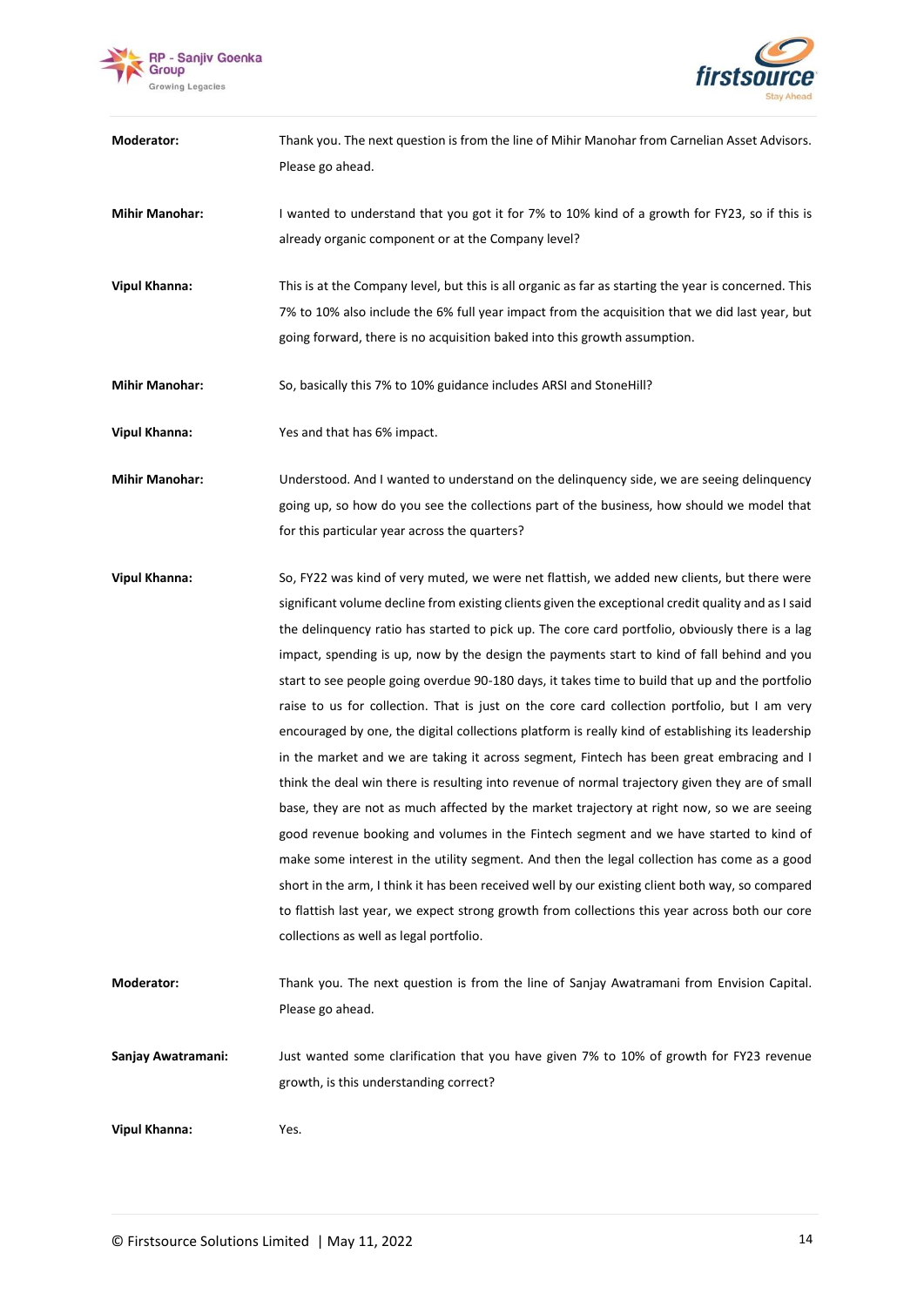



**Sanjay Awatramani:** And EBIT margin of 11.5% to 12%?

**Vipul Khanna:** No, 10.5% to 11%.

**Sanjay Awatramani:** What is the attrition rate for full year FY22?

**Vipul Khanna:** We have given lot of details in the investor deck. We track it separately between onshore and offshore plus slightly different market and how they behave and different talent market. What we saw in our onshore markets, UK and US, attrition was high and it peaked in Q2, but it has started to come down from a peak of 60+% is now kind of close to mid 40 in Q4 for our US and UK market. Offshore has picked up slightly, it is about 50% now and it is 50% because for the last several quarters given the COVID and work from home and for psychological safety it was artificially low, it is starting to come up now, but net-net for the year we have ended at about 50% onshore and 46% offshore. As we go into next year, I think we have a number of new actions in place, we did wage corrections for the frontline staff given high level market in both US and UK and our investments in leadership development, engagement, and making the work from home model work, I think they should have a positive impact on attrition. Clearly, I think most of us in the industry are shifting away from hey, work from home is transitory so now what is the long-term model and still big chunk of majority of the folks are still working from home. So, I think this new reality and settling into that even when COVID impact has gone is something which needs to play out and we are working hard like everybody else to find new ways, but my sense is we should have better attrition next year despite there is still very red hot market for the US and UK.

**Sanjay Awatramani:** Just last one if I can squeeze in, so just wanted to ask I mean if you have any acquisition plans for FY23 or FY24 and if you can quantify that and if you can highlight the debt value in INR terms if you can help me with that?

**Vipul Khanna:** Look, acquisitions I have said that we have a systematic strategy of finding growth adjacencies in our core areas that we operate. In the last 18 months, we have done 3 acquisitions, all adding something to our existing businesses in provider, collection and mortgage. We continue to take that strategy forward and I think nothing specific to report, but this strategy of tuck-in acquisitions, paying largely lot of cash flow that I think will continue to FY23 and FY24. We do think we have built an engine on the leadership team to be able to take on additional areas where we think there are opportunities and we built up our network of channels to get good visibility on deals happening through around the markets that we are operating. So, nothing specific to report, continuation of the same strategy and you should continue to see small tuckin opportunity come through.

**Moderator:** Thank you. The next question is from the line of Nagraj Chandrasekar from Laburnum. Please go ahead.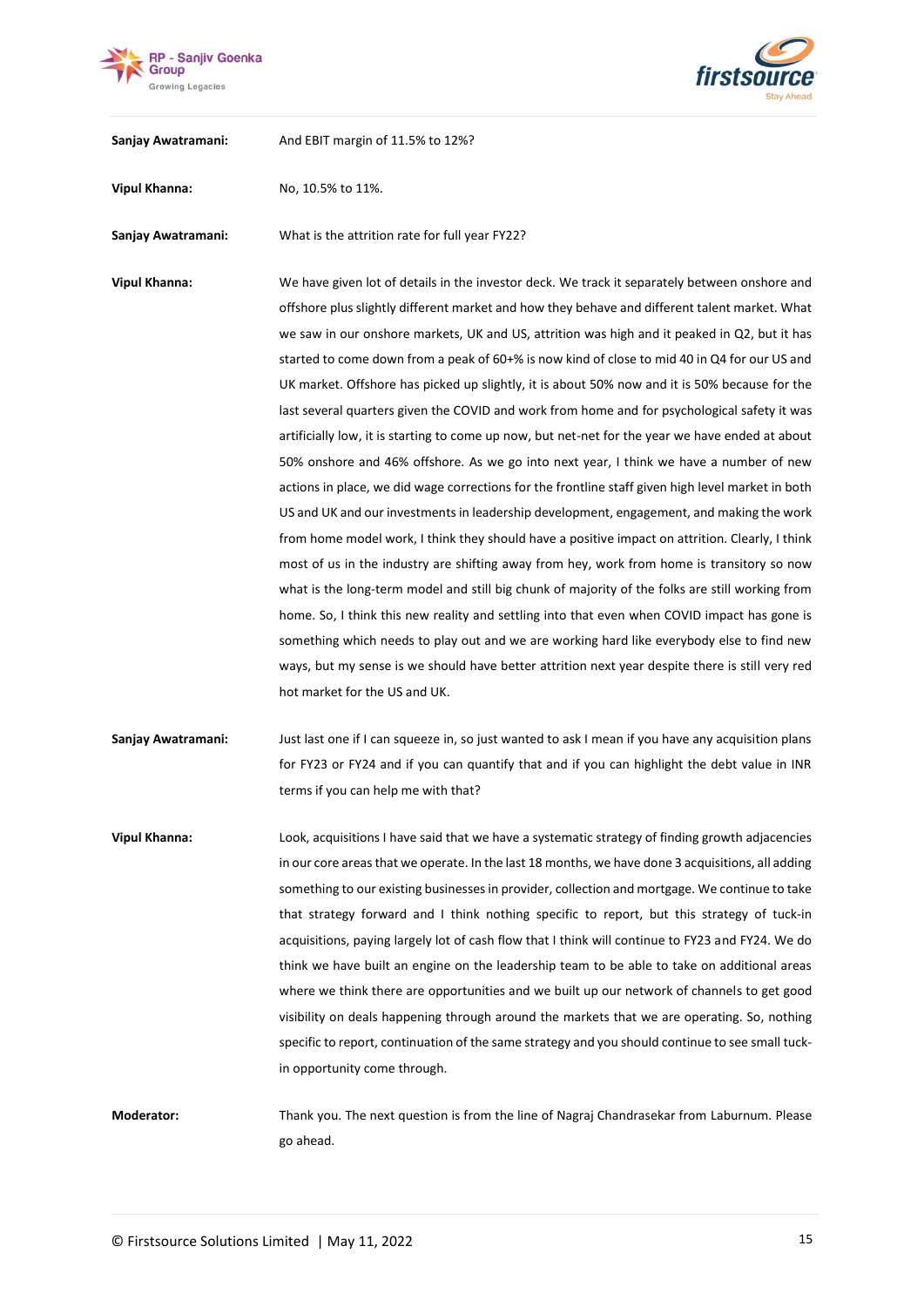



**Nagraj Chandrasekar:** Just want to understand what really is the impact of high inflation on our customers, one hand you mentioned greater demand for our services, on the other hand we see high level attrition and that need to pay up first by most of the contracts along the tenure, fixed rate contracts where we get the volume effect and volumes would now fairly go up with that inflation rates, so how those two really work out in the past few days of high inflation and talent and shortages, what are we seeing on the margin front with respect to in the past?

**Vipul Khanna:** Great question. Look, inflation is real and if you look at the frontline staff and those wages, the components of that basket of consumption are obviously particularly food, fuel, energy prices, etc., so we have been very focused, proactive in making sure that we are increasing our hiring wage and we are adjusting it for existing employees. I think that has had, these are stuff that we have done mostly in this quarter, I think that has a positive impact and it kind of sets the base now for the future hiring that this is the increased salary that we will hire in the future. Now, obviously, lot of our contracts have index linked provisions, either linked through minimum wage or living wage in the UK, so those are automatic, but given the more broader inflation for most of our clients we have initiated dialog, we have gotten good direction, even approval from couple of large clients for higher than normal rate hikes, not necessarily all from today, but there are some playing out from the future and other clients have shown openness to the contract that come up for their anniversary cycles. At that time, they will consider sort of again, so this kind of a bespoke arrangements we are talking to big clients on that. The other way to think about is that talent shortage is real for everyone, right, where even for in-house operation for client, you think our provider business has severe talent situation, healthcare broadly is facing the same challenge in US, what is good is that it is creating demand for offshore and openness for offshore, so Mexico has gone live and now we have active conversation from other clients to say, Mexico is a viable option. Philippines demand is becoming more real and then obviously there is India and then the move to chat to say how much can I devote to Chat and are more comfortable taking Chat offshore than I was taking calls offshore. So, near shore and offshore and Chat channel migration are more structural options to take care for that. This year, net-net as I pointed out from a margin standpoint, it will have some downward pressure. That is why we have guided to somewhat lower margin for this year and as recoveries and price hikes play out, we should see margin come back to 11.5% to 12% by the end of the year. Dinesh, anything else to add on the inflation and client recovery?

**Dinesh Jain:** No, I think very well covered.

**Nagraj Chandrasekar:** Understood. Post FY23, what do you see for longer-term growth trajectory possible within the healthcare business both on the client and provider business, then the most visible turnaround is what we have achieved in HPHS in the last two years, how much further is there to go, can we quickly see this go to 15% growth during the 4-5 years period, given the large amount of talent we have employed?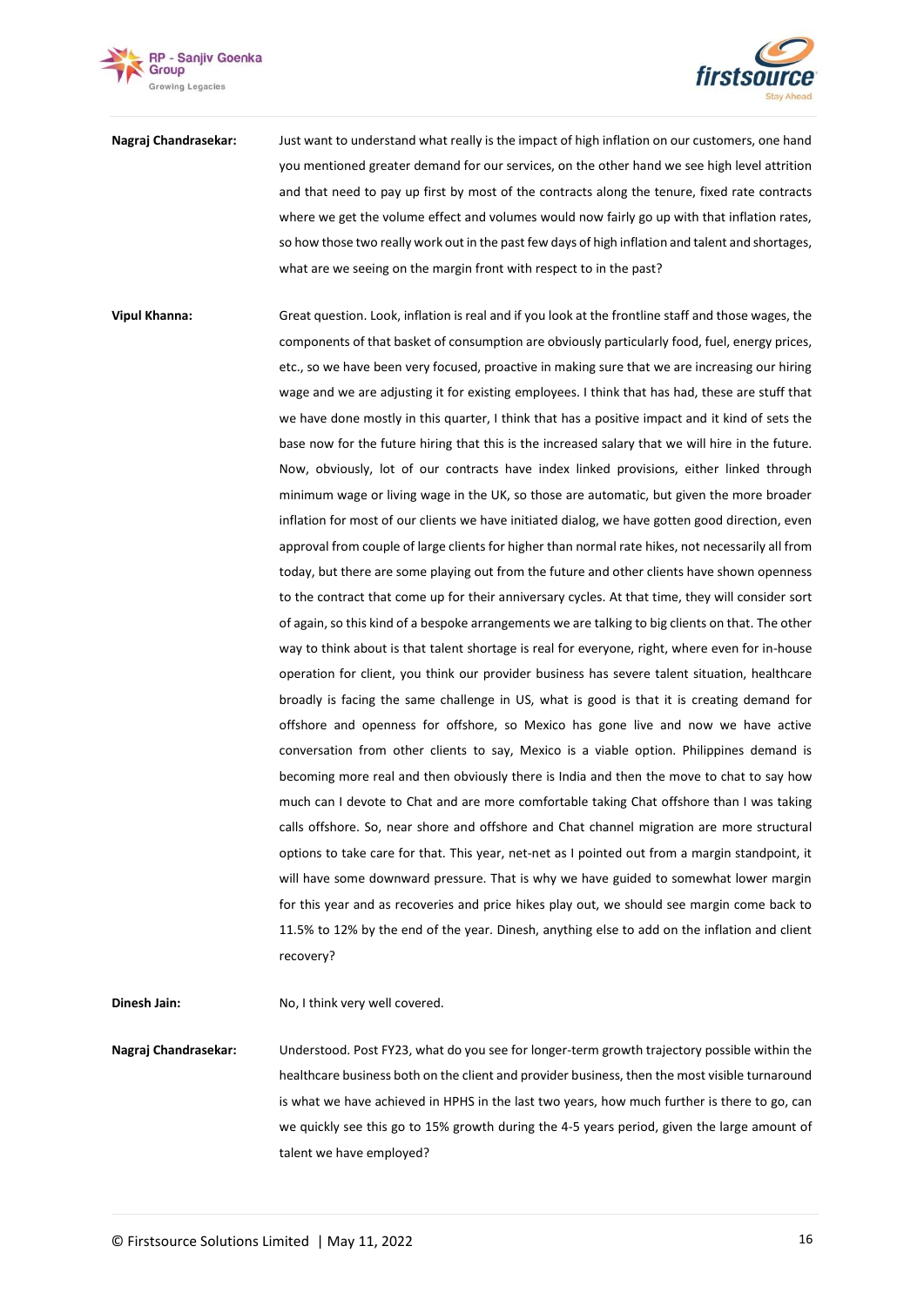



**Vipul Khanna:** Nagraj, your voice was little bit breaking, but I think I got a sense the question you are asking is what is the longer-term growth trajectory of the healthcare business?

## **Nagraj Chandrasekar:** Yes.

**Vipul Khanna:** So, take two parts, obviously we have been rebuilding our HPHS, health plan and health services business, last two years, I think it has done fantastically well both quantitatively and qualitatively in terms of the size has doubled from it was in a run rate basis as I said Q4 FY22, we have put in 3 or 4 strategies for growth in that area. Two of them are traditionally established areas, traditional BPO, claim processing, etc., but two more technology driven bespoke BPaaS for tech market as well as digital intake for pretty much everyone. Those are still I think in the early days and we see a lot of growth trajectory for digital intake as well as for BPaaS and I think given the size of that market, I am confident that we can continue our growth trajectory in HPHS that we have seen in the last 2 years. At least for the next few years, we can see that continuing and keep in mind this has been all organic. The provider business where we play a narrower segment for the market, we are leaders, but narrower segment that has been muted last two years, as I said this quarter was one of the best from a sale standpoint, the best we have seen in the last 3 years. What we are also doing is we are expanding scope of what we play and again offshoring comes into play, we are developing new offering which kind of clients are more amenable from an offshore standpoint given the talent situation. So, from a normal growth recovery as well as increasing the scope of where we play, I am cautiously optimistic that providers will have healthy growth this year and as we get into next year, it will just start to build on that momentum. So, the net-net FY23 and FY24, we should definitely see at least Company average or may be slightly higher than Company average growth in the overall healthcare segment.

- **Moderator:** Thank you. The next question is from the line of Shradha Agrawal from Asian Market Securities. Please go ahead.
- **Shradha Agrawal:** You did indicate that you expect decline in mortgage revenue in 1Q, so from the current run rate of close of \$46-\$47 million that we are doing in mortgage, what is the kind of decline that we should build into our model for 1Q?
- **Vipul Khanna:** Shradha, as you said we gave a lot of detail, at a full year basis, right now we are model, mortgage at between \$125 to \$135 million for the full year. Of that we expect about two third will come from servicing and the remaining will come from origination which is a very different composition from what we have had in the past, right, it is kind of almost inverse of what we had in the past. So, our run rate for Q4 in mortgage was about \$44 million to \$45 million, I think it is around \$45 million, but as we get into the next two quarter, we expect that will be more in the range of \$30 to \$33 odd million.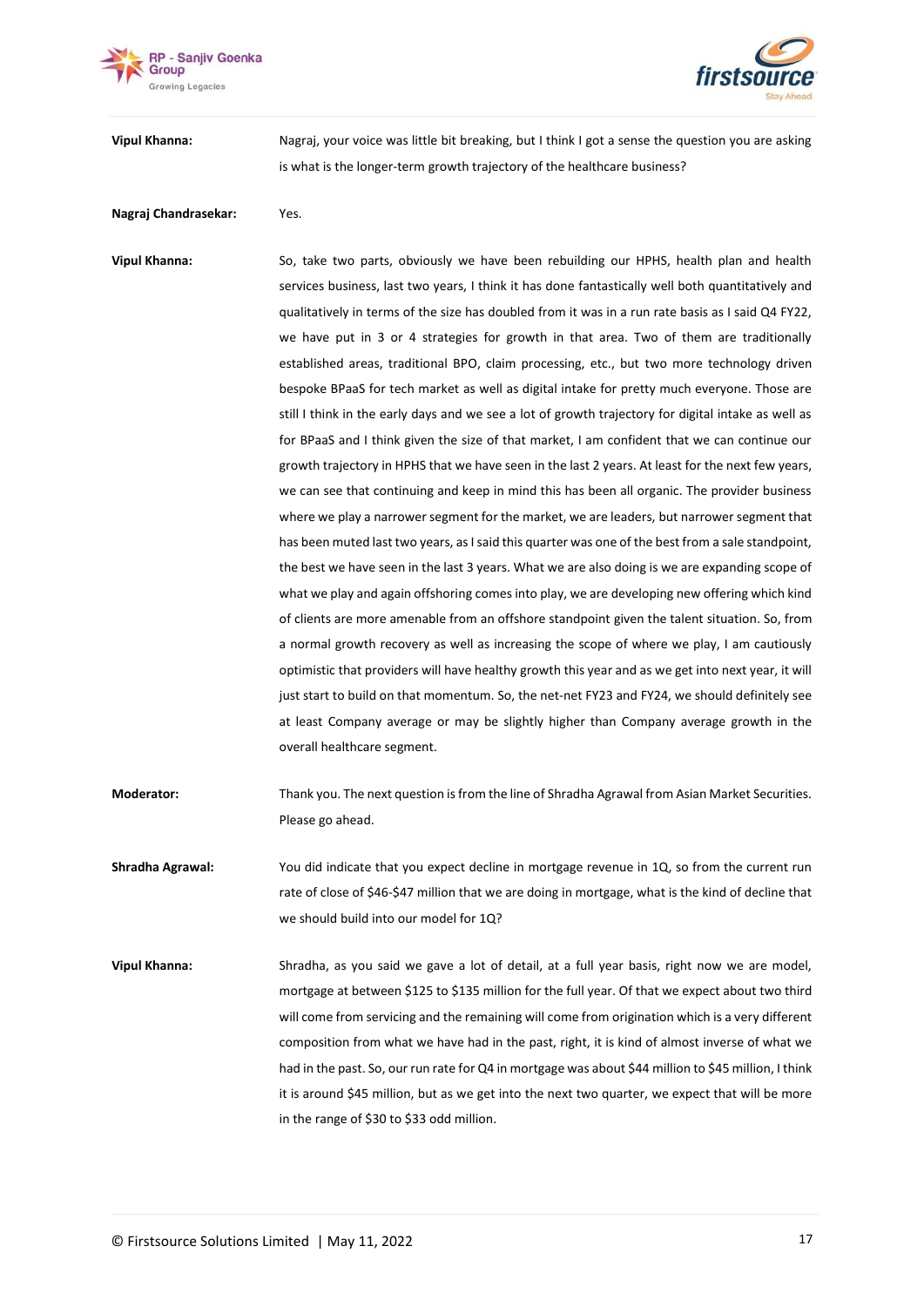



- **Shradha Agrawal:** And another thing is you did indicate about the growth trajectory of the Company in the healthcare segment in particular, but beyond FY23, how should we look at Firstsource as a composite Company in terms of growth rate, earlier you used to have this aspiration of being in the top quartile growth rate vis-à-vis peers in the BPM industry, so how should we look at medium term aspiration for us now going beyond FY22?
- **Vipul Khanna:** Shradha, even for FY22, we have got into 14.7%, next year we are saying 7% to 10%, but if you exclude out for the transition of revenue from mortgage as I said it will be about 18% to 22% which reflects the more diversified business even from FY22. So, if you take that forward and take it to FY24 and FY25, I am very confident of returning back to that aspiration even at the net growth level backing out all the uncertainties and at this stage very confident that we come back to that top quartile low double-digit sort of mid-teens kind of growth at the Company level. We have talked about our established businesses, we are also obviously incubating newer businesses that we have did in the past, those are something, it will take a while, but I think we are building those growth wave for the future as well to supplement the existing businesses of BFS, CMT and healthcare as well. Back to the core question, FY24 and FY25, I am confident that we will come back to that aspiration.
- **Shradha Agrawal:** And just one number related question, what should be the CAPEX number for FY23 and what is the pending payout on the acquisitions and the mortgage client payout for FY23?
- **Vipul Khanna:** Sorry, your question was CAPEX and the pending payout for acquisitions and the mortgage minority buyout. Dinesh, you want to take that?
- **Dinesh Jain:** CAPEX, we built in around \$8 to \$9 million because I think as of today plan is more of a technology side CAPEX which is going to take place, so that has been built in there and on the acquisition side, Ankur, you have the number readily?
- **Ankur Maheshwari:** So, Shradha, on the acquisition, the numbers are contingent on performance, these are earnout assuming if the target the business is performed to full potential, this payout could be in the range of about \$12 million and regarding the mortgage deal that we had signed, again contingent on certain outcomes and that would also I think the range of around \$5 to \$10 million depending upon where the performance lands at.
- **Shradha Agrawal:** If this \$12 million is combined on both the acquisitions?
- **Ankur Maheshwari:** Yes, \$12 million, yes.
- **Shradha Agrawal:** And mortgage is \$5 to \$10 million?
- **Ankur Maheshwari:** Yes.